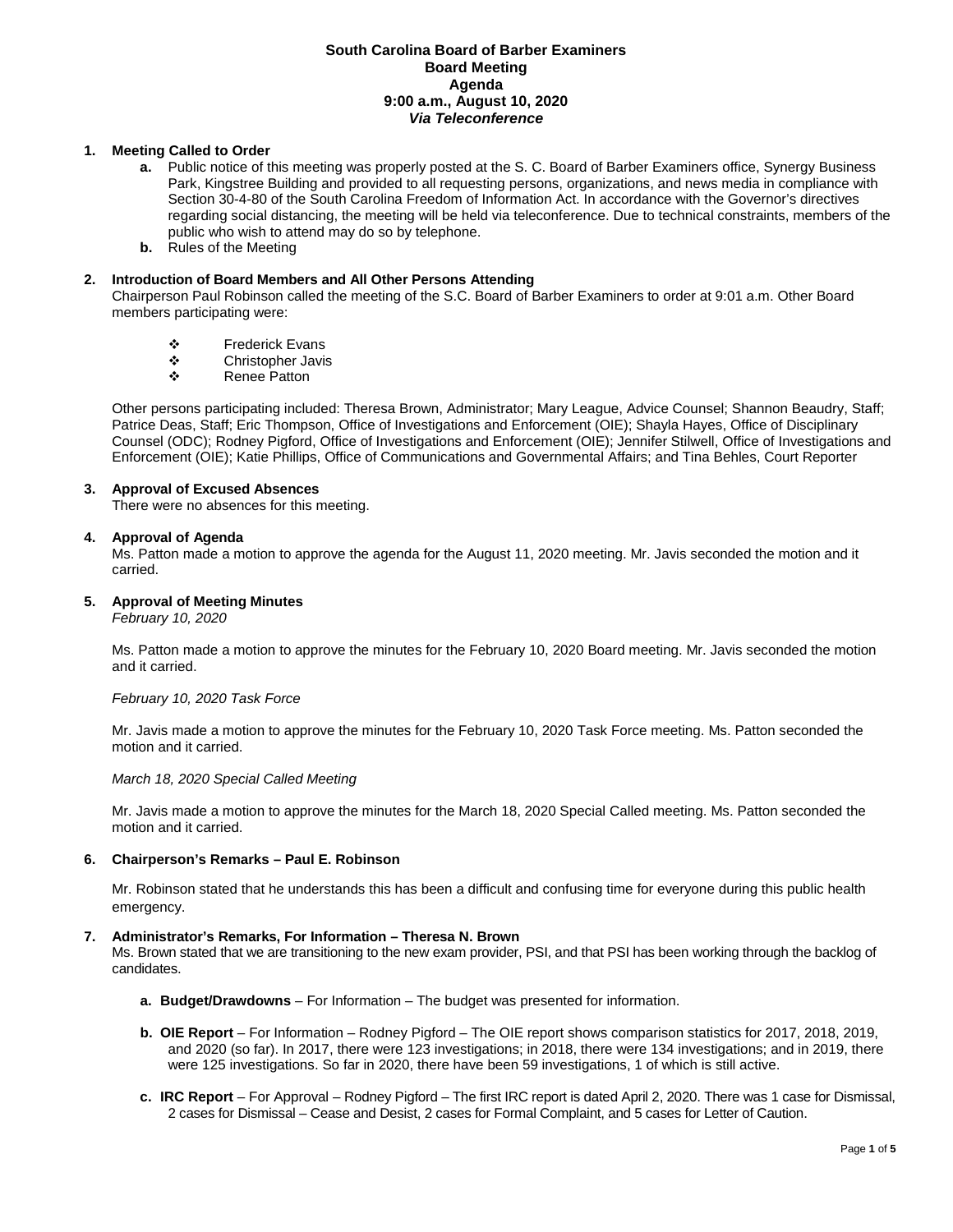Dr. Evans made a motion to approve the IRC report dated April 2, 2020. Ms. Patton seconded the motion and it carried.

The second IRC report is dated May 28, 2020. There were 5 cases for Dismissal, 1 case for Dismissal – Cease and Desist, and 3 cases for Letter of Caution.

Dr. Evans made a motion to approve the IRC report dated May 28, 2020. Ms. Patton seconded the motion and it carried.

The final IRC report is dated July 30, 2020. There were 2 cases for Dismissal.

Mr. Javis made a motion to approve the IRC report dated July 30, 2020. Ms. Patton seconded the motion and it carried.

- **d. ODC Report**  For Information Shayla Hayes As of August 4, 2020, there are 7 open cases:
	- 1 (Pending Actions)
	- 5 (Pending Hearings)
	- 1 (Pending Consent Agreement/Memorandum of Agreement)

There have been 6 cases closed.

- **e. Inspection Report** For Information Eric Thompson -- In February 2020, there were 138 attempted inspections; 2 were closed at the time of inspection, and 136 were conducted. In March 2020, there were 84 attempted inspections; 14 were closed at the time of inspection, and 70 were conducted. In April 2020, there were 0 inspections. In May 2020, there were 113 attempted inspections; 12 were closed at the time of inspection, and 101 were conducted. In June 2020, there were 147 attempted inspections; 23 were closed at the time of inspection, and 124 were conducted. In July 2020, there were 223 attempted inspections; 58 were closed at the time of inspection, and 165 were conducted.
- **f. Legislative Updates –** Katie Phillips, Office of Communications and Governmental Affairs The military spouse licensure bill was enacted in May. This will allow spouses of active military members to obtain a professional license in South Carolina on an expedited basis if they meet certain qualifications. Applicants would need to submit an application, provide a copy of the military orders, request a verification of licensure from the home state, and obtain a criminal background check if applicable. The applicant should have no discipline or active investigation against their license, and the requirements of the home state must be the same or greater than South Carolina.

The legislature is coming back in September; business will be limited to the budget and COVID-related issues.

**8. Old Business –** There was no old business for this meeting.

# **9. New Business**

# **a. Ratification of Board Chair Decisions Regarding Public Health Emergency**

At its March 18, 2020 special called meeting, the board voted to allow the board chair to make decisions regarding the public health emergency. All decisions were placed as alerts on the website.

The board chair made the decision to allow distance learning for up to 25% of clinical/practical program hours until August 15<sup>th</sup>. The distance learning platform used must have allowed the student to view the instructor and the instructor to view the student while the instructor is demonstrating and the student is practicing the demonstrated technique.

Dr. Evans made a motion to ratify the decisions made by the board chair regarding the public health emergency. Mr. Javis seconded the motion and it carried.

# **b. Consideration of Student Permit**

**i.** Alonzo Gray

Mr. Alonzo Gray did not appear before the board. He was properly noticed. This item was deferred until a later meeting.

**ii.** Demetric M. Burriss

Mr. Demetric M. Burriss was seeking approval for a student permit with a criminal background. His instructor, Mr. Todd Eskew, and his fiancée, Ms. Cassandra Pickens, were also in attendance.

Mr. Burriss provided a statement on his background and indicated his passion for barbering. His instructor and fiancée spoke in support of his goal of becoming a barber. Mr. Burriss is on lifetime parole.

Ms. Patton made a motion to approve Mr. Burriss's student permit with the stipulation that Mr. Burriss must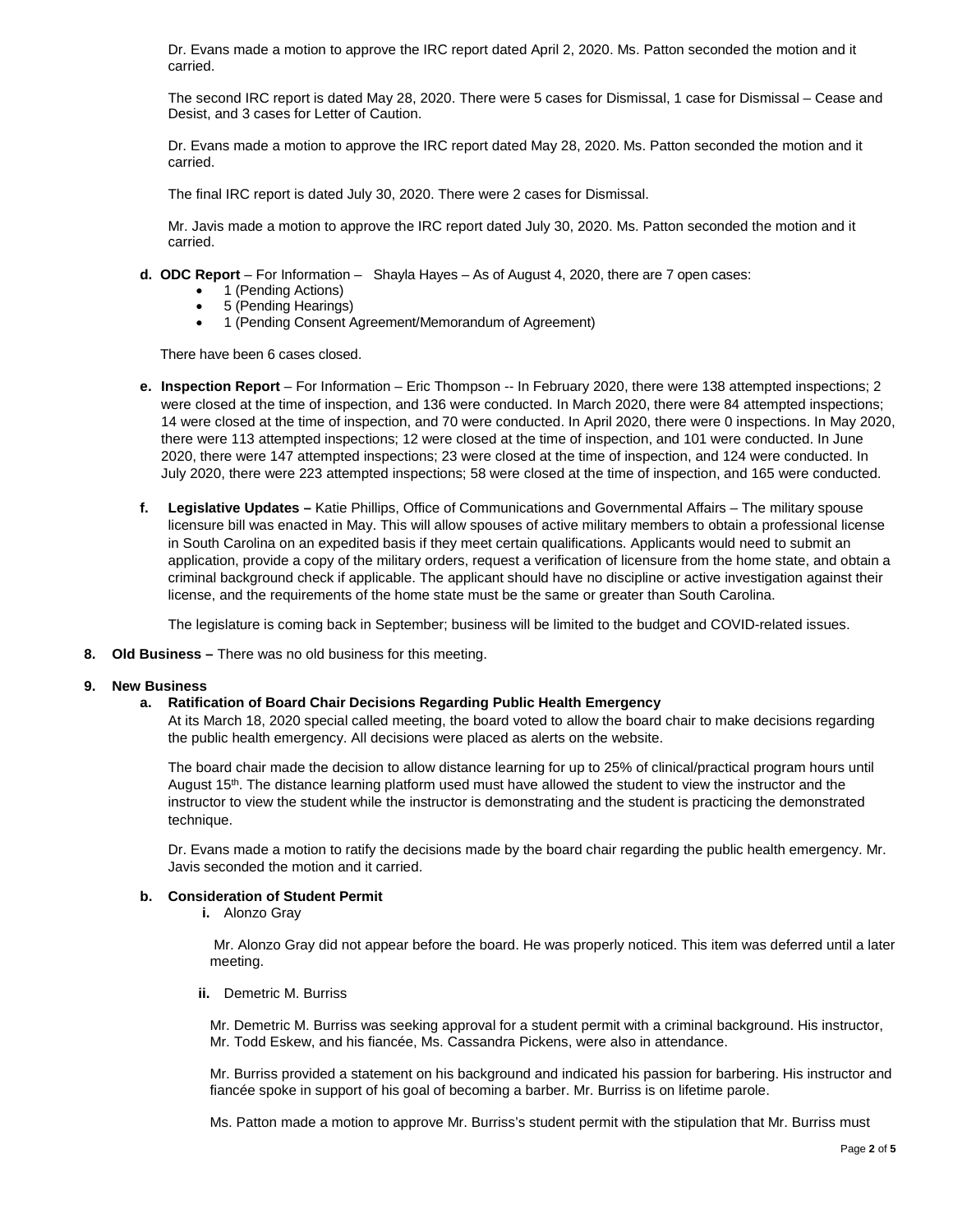appear before the board prior to receiving a license. Mr. Javis seconded the motion and it carried.

**iii.** Elijah Grant

Mr. Robinson recused himself from this hearing, due to a professional connection to the school. Ms. Patton led the meeting during the recusal.

Mr. Elijah Grant was seeking approval for a third student permit. His instructor, Mr. Deshawn West, was also in attendance.

Mr. Grant currently has less than 500 hours. He stated that he has not been able to obtain more hours because of family issues but believes he is ready to dedicate the time needed to complete his hours.

Mr. Grant was reminded that the board does not issue fourth student permits.

Mr. Javis made a motion to grant Mr. Grant a third student permit. Dr. Evans seconded the motion and it carried.

**iv.** Corey Frazier

Mr. Corey Frazier was seeking approval for a student permit with a criminal background. His instructor, Mr. Richard Adams, was also in attendance.

Mr. Frazier expressed his passion for barbering and his desire to positively influence his young clients. He is on probation until 2028. Mr. Adams spoke in support of Mr. Frazier.

Mr. Javis made a motion to approve Mr. Frazier's student permit with the stipulation that he will need to come before the board prior to receiving a license. Dr. Evans seconded the motion and it carried.

**v.** Shikeem T. Wiggins

Mr. Shikeem T. Wiggins was seeking approval for a student permit with a criminal background. His instructor, Mr. Anthony Gibson, was also in attendance.

Mr. Wiggins provided an explanation for the criminal background history and shared his passion and desire to be a barber. Mr. Gibson stated that he believes in second chances.

Mr. Javis made a motion to approve Mr. Wiggins's student permit with the stipulation that he will need to come before the board prior to receiving a license. Ms. Patton seconded the motion and it carried.

## **c. Consideration of Licensure**

**i.** Jason Alfonso

Mr. Jason Alfonso was seeking approval to receive a BMH license. He originally applied for reciprocity in January 2020, but when it was discovered he had worked as an apprentice in Georgia for less than a year, he was issued an apprentice license here.

The apprentice license has been issued until January 2020, at which time he will be able to receive his full BMH license. Mr. Alfonso provided background on his work history and licensure in Georgia, stating that he worked under a master barber for about three years.

According to Ms. League, the statute states that reciprocity requires one year of work fully licensed.

Ms. Patton made a motion to maintain the apprentice licensure for Mr. Alfonso until the one-year period is up in January 2021. Mr. Javis seconded the motion and it carried.

**ii.** Daniel Gibert

Mr. Daniel Gibert was seeking approval to receive a registered barber apprentice license with a criminal background. His fiancée, Ms. Tasha Bolden, was also in attendance.

Mr. Gibert stated he had previously had pending federal charges and was instructed to come before the board after those charges were settled. He stated that while he was incarcerated he did barbering and is trying to fix the mistakes he made as a young man. Mr. Gibert is on supervised release until 2025 but has the chance to be done in two years if he complies with the terms of his release.

Ms. Bolden asked that the board give Mr. Gibert a chance to pursue his desired career.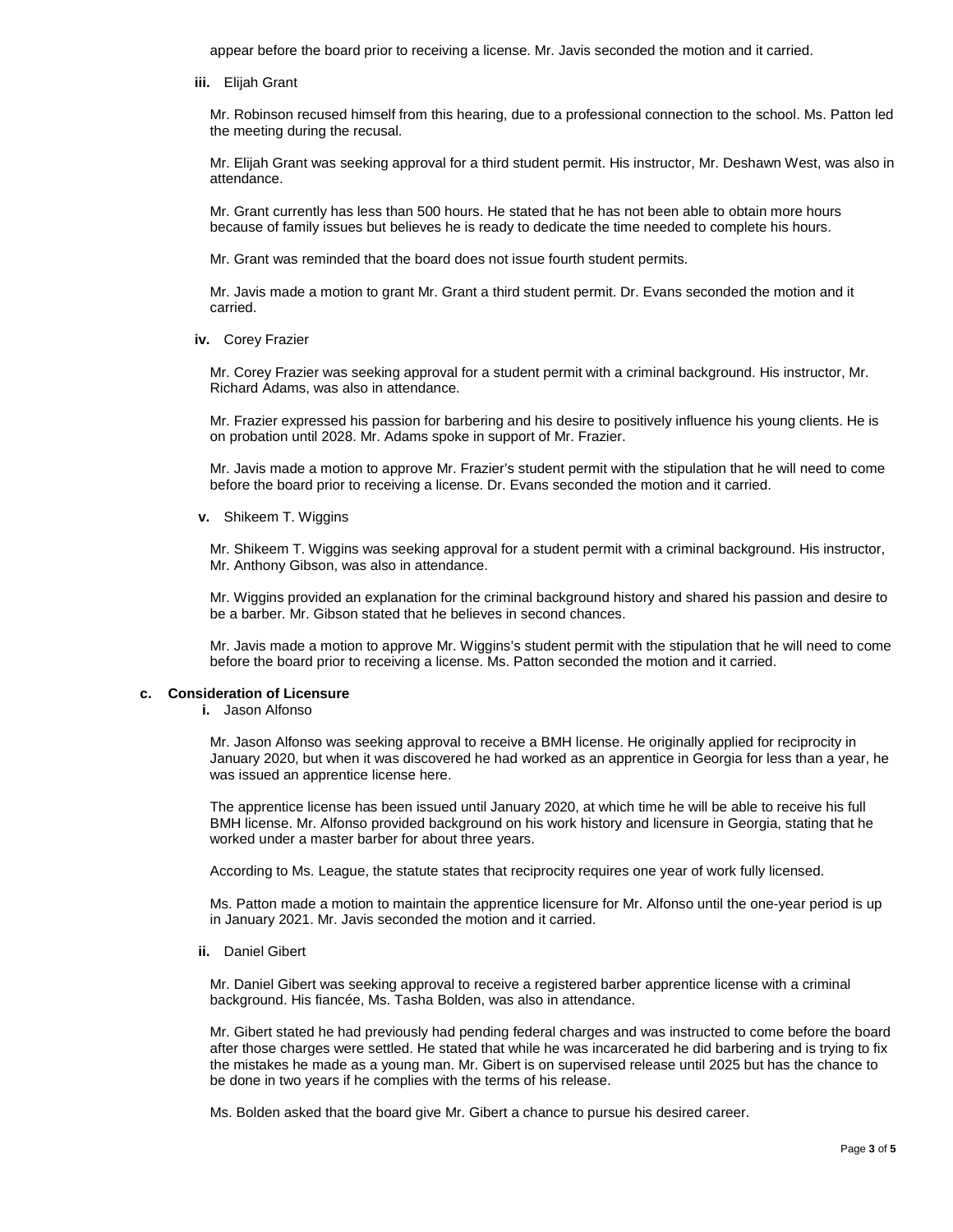Ms. Patton made a motion to grant Mr. Gibert licensure with the stipulation that he provide a SLED report at his own cost at the end of each year until his probation is finished. Mr. Javis seconded the motion and it carried.

### **iii.** Keith Faulkenberry

Mr. Keith Faulkenberry was seeking approval to upgrade his BRB license to a BMH. Mr. Faulkenberry also holds an instructor license.

He stated he was trained in NC to do chemical services, perming, etc. but that NC does not have a master barber license. He indicated that he selected BRB when applying for reciprocity due to finances. It was determine that Mr. Faulkenberry did not test for a master haircare license and that NC requires less chemical service curriculum hours than SC.

Mr. Javis made a motion to deny licensure as a BMH for Mr. Faulkenberry because he has not tested for the BMH license and NC requires less chemical services curriculum hours than SC. Ms. Patton seconded the motion and it carried.

The board indicated that Mr. Faulkenbery can apply to test for the BMH license.

# **d. Consideration of a New Barber College**

**i.** Kuttn'Up Barber Academy

Mr. Aaron Mcintyre appeared before the board representing Kuttn'Up Barber Academy in reference to their request to open as a new barber college.

Mr. Mcintyre described the school and answered the board's questions regarding the school. Mr. Robinson shared with Mr. Mcintyre the requirements for reporting hours.

Ms. Patton made a motion to approve Kuttn'Up Barber Academy to open upon naming a backup instructor and pending inspection by the board and LLR. Mr. Javis seconded the motion and it carried.

#### **e. Consideration of Barber College Location Change**

**i.** Paul Mitchell the School – Columbia

Mr. Scott Bills appeared before the board representing Paul Mitchell the School – Columbia in reference to their request to change locations.

Mr. Bills stated the new location is less than two miles away from the current location and the reason for the relocation was due to the school losing their parking lot. They stated the relocation was already approved by the Cosmetology board.

Dr. Evans made a motion to approve the relocation for Paul Mitchell the School – Columbia pending inspection by a board member and LLR. Mr. Javis seconded the motion and it carried.

# **10. Consideration of Distance Learning During Public Health Emergency**

The Board discussed whether to continue to allow distance education during the public health emergency. They also discussed under what conditions and for how long distance education would be allowed.

Ms. Brown stated there is some concern from the public schools about only allowing 25% of hours. Ms. Patton stated it would be unfortunate to only allow 25% of hours.

Dr. Evans made a motion to approve 100% of theory hours to be taken online until December 31, 2020; this would be revisited at the last board meeting of the year. Ms. Patton seconded the motion and it carried.

Dr. Evans made a motion to approve 50% of practical hours to be taken online through live, interactive videoconferencing until December 31, 2020. This would be revisited at the last board meeting of the year. Ms. Patton seconded the motion and it carried.

#### **11. Consideration of Code of Ethics**

Ms. League stated that the board needed to determine whether they want to develop a code of ethics. A legislator noticed that not all boards have a code of ethics and asked that each board decide whether they need one. Ms. League stated she did some research and did not find another barber board who had a code of ethics.

Mr. Robinson stated he believed the Barber board was tasked with upholding sanitary regulations rather than upholding morality.